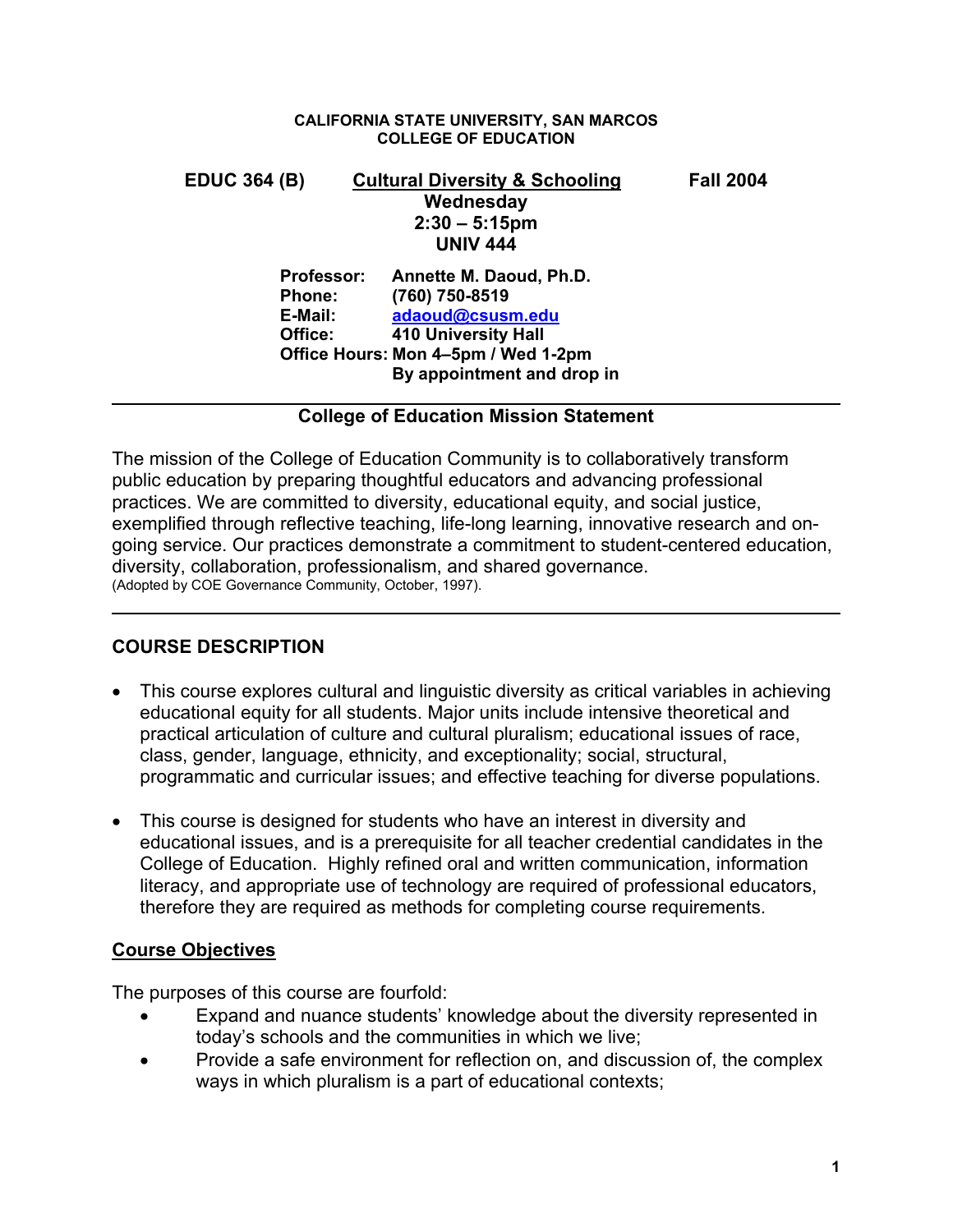- Prepare pre-service teacher credential candidates to provide equitable educational opportunities to all students;
- Provide support to all students who represent national, state, and regional diversity.

# **GENERAL CONSIDERATIONS**

*NOTE: I RESERVE THE RIGHT TO CHANGE, ADD TO, OR DELETE ANY MATERIAL OR ASSIGNMENT FROM THE COURSE.*

## **Authorization to Teach English Learners**

The credential program at CSUSM has been specifically designed to prepare teachers for the diversity of languages often encountered in California public school classrooms. The authorization to teach English learners is met through the infusion of content and experiences within the credential program, as well as additional coursework. Students successfully completing this program receive a credential with authorization to teach English learners. (Approved by the CCTC in SB 2042 Programs Standards, August, 2002).

## **College of Education Attendance Policy**

Due to the dynamic and interactive nature of courses in the College of Education, all students are expected to attend all classes and participate actively. At a minimum, students must attend more than 80% of class time, or s/he **may not receive a passing grade** for the course at the discretion of the instructor. Individual instructors may adopt more stringent attendance requirements. Should the student have extenuating circumstances, s/he should contact the instructor as soon as possible. (*Adopted by the COE Governance Community, December, 1997*).

## *NOTE: This means that if you miss three (3) classes you cannot receive a passing grade!*

## **Standards Alignment**

The course objectives, assignments, and assessments have been aligned with the CCTC standards for the Multiple and Single Subject(s) Credential. You can incorporate artifacts from this class into your final comprehensive portfolio. The following standards are addressed in this class:

- Standard 3: Relationships between theory and practice
- Standard 4: Pedagogical thought and reflective practice
- Standard 5: Equity, Diversity, and access to the core curriculum
- Standard 10: Preparation for learning to create a supportive, healthy environment for student learning
- Standard 11: Preparation to use educational ideas and research
- Standard 12: Profession perspectives toward student learning and the teaching profession
- Standard 13: Preparation to teach English learners

## **Teacher Performance Expectation (TPE) Competencies**

This course is designed to help teachers seeking the Multiple or Single Subject(s) Credential to develop the skills, knowledge, and attitudes necessary to assist schools and districts in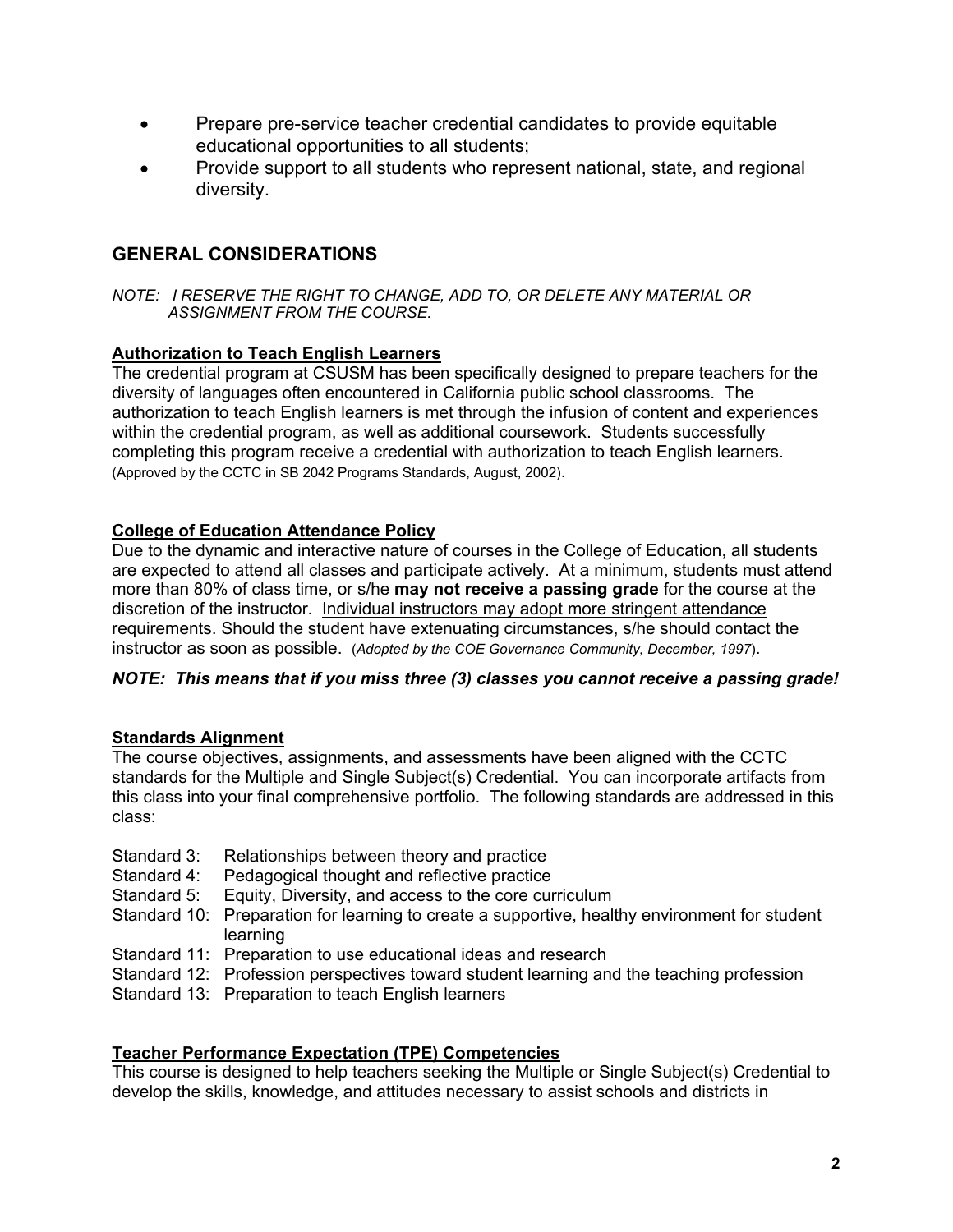implementing an effective program for all students. The successful candidate will be able to merge theory and practice in order to realize a comprehensive and extensive educational program for all students. The following TPE's are addressed in this course:

Primary Emphasis: Secondary Emphasis: TPE 8: Learning about students TPE 4: Making content accessible TPE 11: Social environment TPE 7: Teaching English learners TPE 12: Professional, legal, and ethical obligations TPE 13: Professional growth

## **Appeals**

Every student has the right to appeal grades, or appeal for redress of grievances incurred in the context of any class. Disputes may be resolved informally with the professor, or through the formal grades appeal process. For the latter, consult Dr. Kelly, Associate Dean.

## **Ability**

Every student has the right to equitable educational consideration and appropriate accommodation. Students having differing ability (mobility, sight, hearing, documented learning challenges, first language/English as a second language) are requested to contact the professor at the earliest opportunity. Every effort will be made to accommodate special needs. Students are reminded of the availability of Disabled Student Services, the Writing Center, technology assistance in the computer labs, and other student support services available as part of reasonable accommodation for special needs students.

Students are approved for services through the Disabled Student Services Office (DSS). The DSS Office is located in Craven Hall 5205, and can be contacted by phone at (760) 750-4905 or TTY (760) 750-4909. Students authorized by DSS to receive reasonable accommodations should meet with their instructor during office hours or, in order to ensure confidentiality, in a more private setting.

# **COURSE REQUIREMENTS**

## **Required Texts**

Spring, J. ( 2004). *Deculturalization and the struggle for equality*. Forth edition. New York: The McGraw Hill Companies, Inc. ISBN 0-07-256383-4

- Banks, J. A. & McGee Banks, C. A. (2004). *Multicultural education: Issues and perspectives*. Fifth Edition. New York: John Wiley & Sons. ISBN: 0-471-14982-9
- Course Reader available at CopyServe 754 S. Rancho Santa Fe Road, San Marcos Phone: 599-9923 (price forthcoming)

## **Grading Policy**

All assignments are due on the dates indicated below. **Assignments turned in late will not receive full credit.** Please manage your time and plan accordingly. Assignments must be typewritten, double-spaced and with standard margins unless completed in class. It is expected that all assignments will reflect university level composition.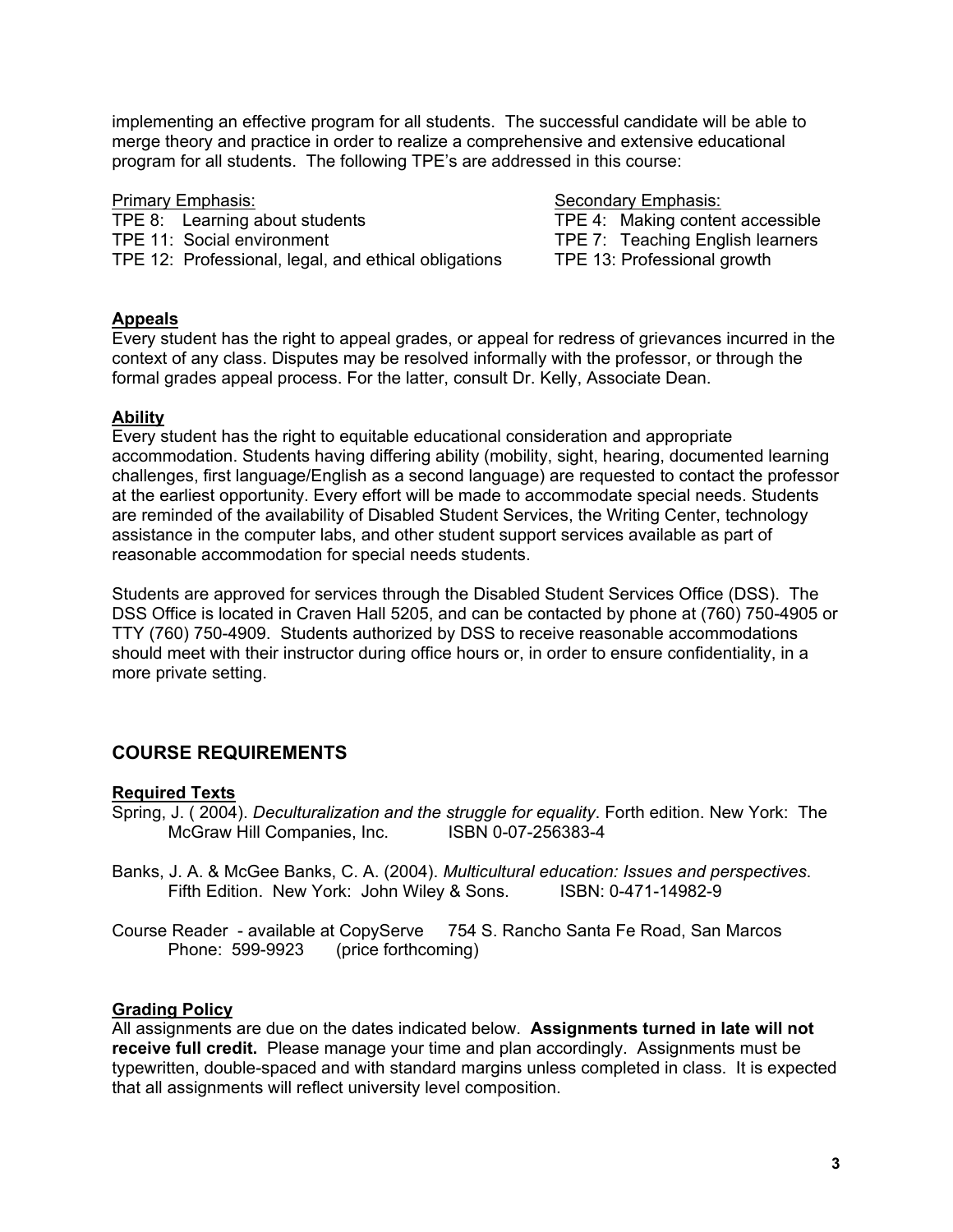The following grading scale will be used:

| $93 - 100$ |    | $75 - 79$    | C+ |
|------------|----|--------------|----|
| $90 - 92$  | А- | $72 - 74$    | C. |
| $88 - 89$  | R+ | $70 - 71$    | C- |
| $83 - 87$  | R  | $60 - 69$    | D  |
| $80 - 82$  | R- | $59 -$ below |    |

*Note: Students taking EDUC 364 as a prerequisite for teacher credential and graduate programs are reminded that the College of Education requires completion of this course with a grade of C+ or higher.* 

## **ASSIGNMENTS / DUE DATES / POINTS POSSIBLE**

### **1. Attendance and Class Participation 20 points**

All students are expected to participate in class activities and demonstrate reflective learning. Students who do not attend a class session, or do not participate in class activities will not receive attendance and participation points for that session. **Four (4) points will be deducted for each missed class session.** It is important that students are well prepared for course sessions by completing the readings and assignments scheduled before the class meeting.

## **2. Personal/Family Background 25 points**

By researching and studying one's family background it is possible to gain an appreciation about ourselves as individuals and our many similarities and differences. In this assignment you are to write a 6-8 page narrative about your family background including religious affiliation, ethnicity, culture, language(s), country of origin, education/occupation and any other information you think is of interest and value. Reflect on your own experiences in terms of your cultural referents, your family background, and other factors determined by your own circumstances and upbringing. Be prepared to discuss your assignment within a larger class dialogue. **DUE: September 22nd** 

## **3. Interactive Journal / Reflections 20 points**

At various times throughout the course, you will be asked to write a journal entry / reflection statement. Each journal entry will be approximately one page in length and will cover a variety of topics including; a reflection of your learning experiences, a response to a class discussion, and / or a critique of a class reading or film. You will be asked to discuss and respond to journal entries in pairs or small groups. **DUE: Throughout the Fall semester** 

## **4. "Hot Topics" in Education 10 points**

In pairs, students will have the opportunity to present a "hot topic" in education of their choosing to the class. Students will present their topic and then guide a short discussion with the class (approximately 10 -15 minutes). **DUE: Throughout the Fall semester** 

## **5. Final Presentation 25 points**

The class will divide into six (6) groups. With the guidance of the instructor, each group will select a topic of their choosing related to Multicultural Education. Groups will be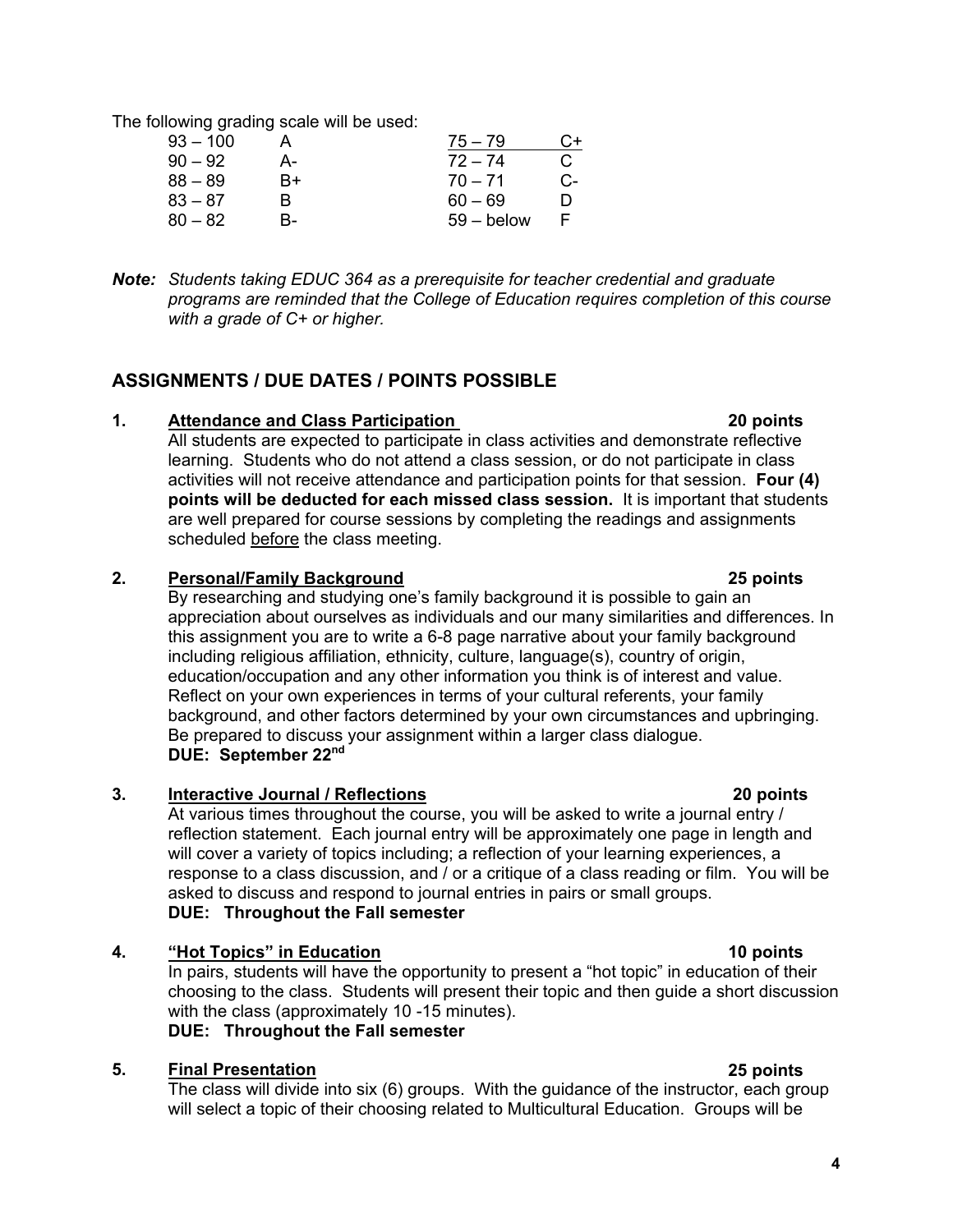expected to present multiple perspectives of their chosen topic. Each group will prepare a 20-30 minute PowerPoint presentation and discussion for the class. Each group will also submit a 5-7 page paper on their topic. The class will determine the criteria for the presentations, and evaluate each group based on the chosen criteria. **DUE: Papers, Dec. 1st; Presentations, Dec. 8th** 

## **WEEKLY READINGS / ACTIVITIES**

## **1 Sept. 1 Multicultural Education: Issues and Concepts**

Introductions / Syllabus Overview Conceptions / Misconceptions of Culture Multicultural Education **NOTE: Please download the syllabus from the COE Website** 

*Due Sept. 8:* Banks and Banks: Chapters 1 and 2

## **2 Sept. 8 Multicultural Education: Issues and Concepts**

Dimensions of Multicultural Education Cultural Issues in Education and Society Tolerance Issues

*Due Sept. 15:* Powell: Letter Two: Thinking About Multicultural Education (course reader) McIntosh: Unpacking the Invisible Backpack (course reader) Paley: White Teacher (course reader) Banks and Banks: Chapter 3

|  | <b>Sept. 15</b> | <b>Examining Race and Gender</b> |
|--|-----------------|----------------------------------|
|--|-----------------|----------------------------------|

Approaches to Multicultural Education (Models) Classroom / School Issues

*Due Sept. 22:* **Personal / Family Background Papers**

### **4 Sept. 22 Personal / Family Backgrounds**

Personal / Family Background "Presentations" Expressing and Respecting Multiple Perspectives

*Due Sept. 29:* Banks and Banks: Chapters 4 and 5

### **5 Sept. 29 Examining Social Class and Religious Diversity**

Social Class and Educational Inequality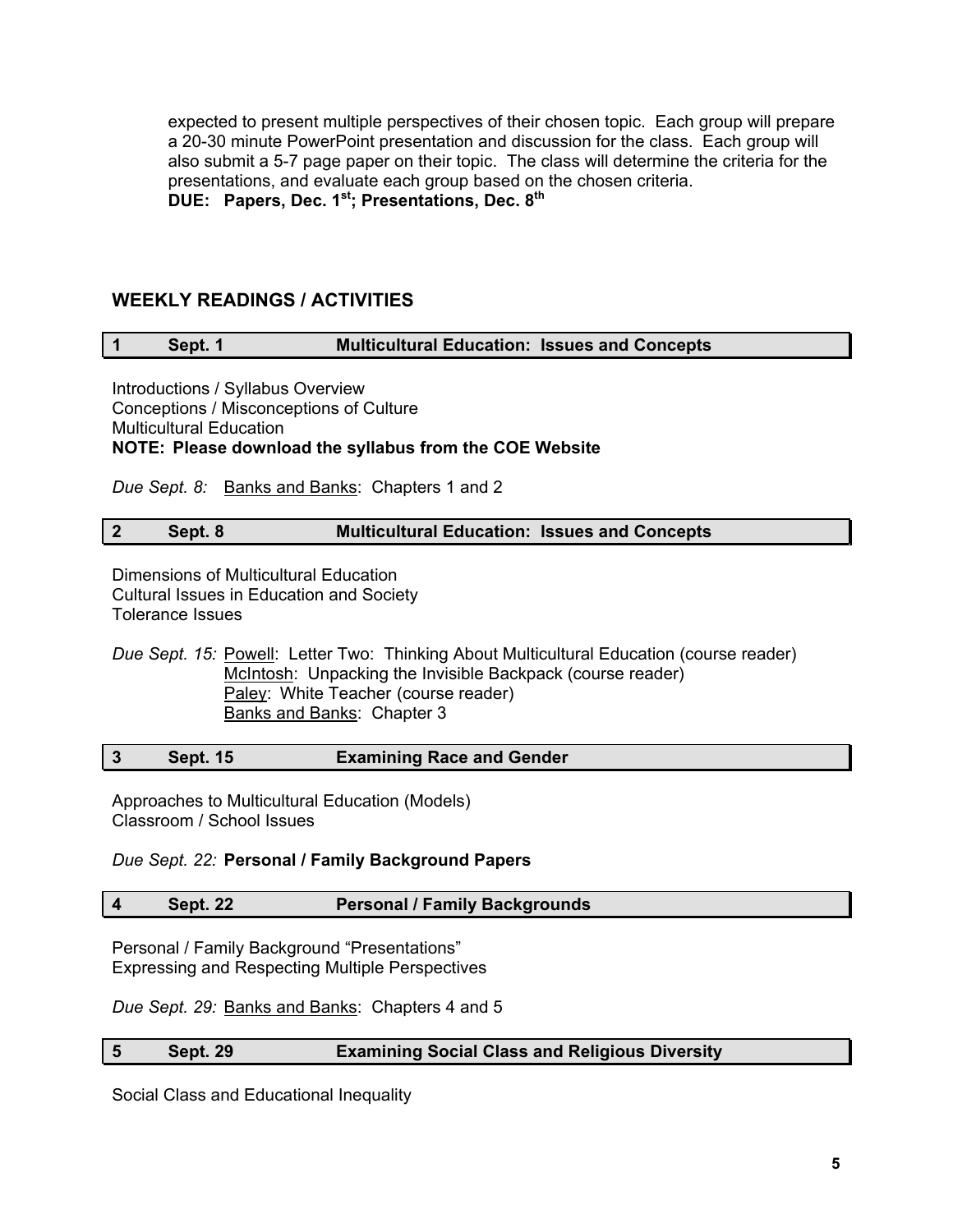Religion in American Life

*Due Oct. 6:* Banks and Banks: Chapter 6 Kosciw: The 2003 National School Climate Survey (course reader)

### **6 Oct. 6 Gender and GLST Issues**

### Gender Bias

Schooling Experiences of Lesbian, Gay, Bisexual and Transgender Youth

*Due Oct. 13:* Takaki: A Different Mirror (course reader) Delpit: The Silenced Dialogue: Power and Pedagogy in Educating Other People's Children (course reader) Ladson-Billings: Culturally Relevant Teaching (course reader) Tatum: Embracing a Cross-Racial Dialogue (course reader)

## **7 Oct. 13 Cross-Cultural Teaching**

Teaching and Learning from Students from Diverse Backgrounds

*Due Oct. 20:* Banks and Banks: Chapters 9 and 10

## **8 Oct. 20 Academic Achievement / Multicultural Curriculum**

Academic Achievement for Students of Color Transforming Curriculum / Multiple Perspectives

*Due Oct. 27:* Banks and Banks: Chapter 11 Spring: Chapters 1 and 3

## **9 Oct. 27 Race & Ethnicity / Educational Equity**

Colorblind Perspective in Education Affirmative Action in Schools

*Due Nov. 3:* Banks and Banks: Chapters 12 Spring: Chapter 5 **Olsen: Chapter Four: Learning the Language of America (course reader)** 

## **10 Nov. 3 Language Diversity / Educational Equity**

Educating Immigrant Students Schooling Experiences of Latino Students

*Due Nov. 10:* Spring: Chapters 2, 4 and 6 Lee: Academic Achievement among Asian Americans (course reader)